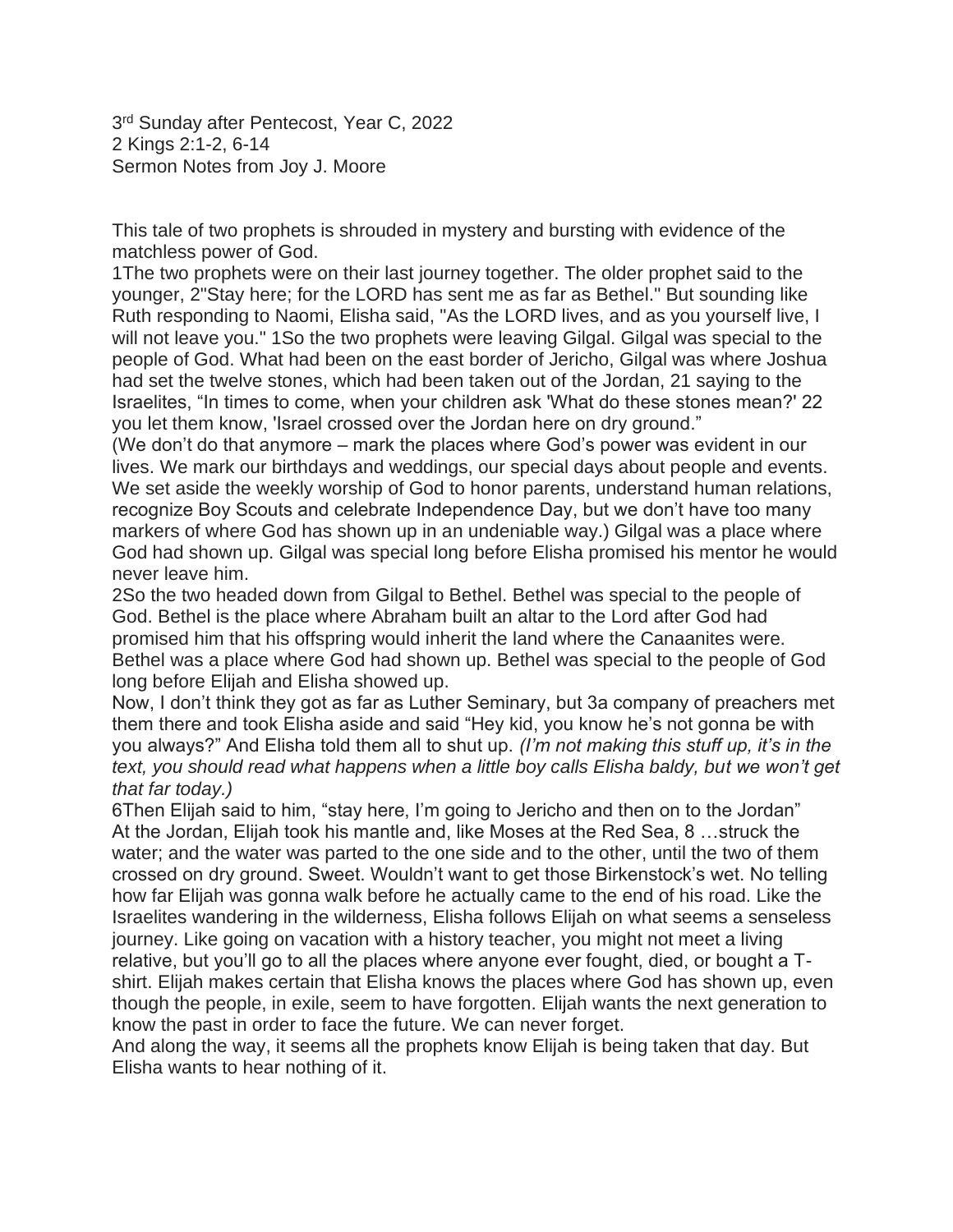It was here, that 9… Elijah said to Elisha, "Tell me what I may do for you, before I am taken from you."

And Elisha asks for a double share of Elijah's spirit. Let's be clear, this isn't a request to be greater than his master. Elisha isn't some arrogant apprentice about to trade his soul for a mess of porridge, a few steroids, or an easy title. This is a request for the inheritance that was given a first-born son by his father. Being a chip-off-the-ol'-block isn't just about looks and bloodline. It's about bearing a resemblance in character and conviction. (rabbi)

But it is not easy to lead a faithful life in our present society. May we never forget when they destroyed our temple. (Go ahead, think 9/11 - I'll remember the sanctuary of Mother Emmanuel in South Carolina). Foreign decisions bankrupting our economic systems. Disestablishment of entire social classes. Unfair labor practices. Political powerbrokers compromised by capitalistic gain. Militaristic policing policies. Idolatry. Adultery. Fornication. Depression. Disorientation. As the prophet Habakkuk

mourned, "Why do you make me see wrongdoing and look at trouble? Destruction and violence are before me; strife and contention arise. 4 So the law becomes slack and justice never prevails. The wicked surround the righteous-- therefore judgment comes forth perverted."

It's not easy to keep the faith in our present society. Especially when the one you followed is leaving.

10 Elijah admits as much to his apprentice when he tells him, "Do you know what you are getting yourself into?" "Kid, this a hard thing you are asking, but here's the deal: if you see me as I am being taken from you, you got it; if not, forget it."

Elijah is serving notice on Elisha that to be in the service of God is not about accolades and privilege but about turning to face death with the peace of God. Elijah is advising Elisha that to proclaim the reign of God is to stand firm while pressing forward. Elijah is warning Elisha, that the end of his term is not the end of God's working in human history. Finished isn't done.

And the warning comes not a moment too soon. Suddenly, 11 …a chariot of fire and horses of fire separate the two of them, and Elijah is taxied to heaven in a *Dorothy-and-Toto-*styled whirlwind. Back then, when the earth shook and the mountains trembled, people's first thought was that God was on the move.

13 Elisha picks up the mantle of Elijah that had fallen from him, and went back and stood on the bank of the Jordan. 14 He…struck the water, saying, "Where is the LORD, the God of Elijah?" (Like you gotta ask?) But when he had struck the water, the water was parted to the one side and to the other, and Elisha went over. And about 50 prophets who had been following from a distance saw all this.

In this moment, the disruption of nature should bring to our mind a flood of images: The parting of the waters by the creator God who spoke and dry land appeared. The presence of God evident in a pillar of fire by night and ever-present cloud by day. The drowning of Pharaoh's army as the waters of the Red Sea are released behind Moses and the escaping children of Israel. Jesus speaking and the storms calming faster than a kid on Ritalin. These displays of power, point beyond any one prophet of God to the unseen power of God concentrated in the prophetic word. A word that bears testimony to the truth of God's activity in human history. This story testifies to the fact that there is an unseen realm of God that is constantly influencing the course of affairs on earth.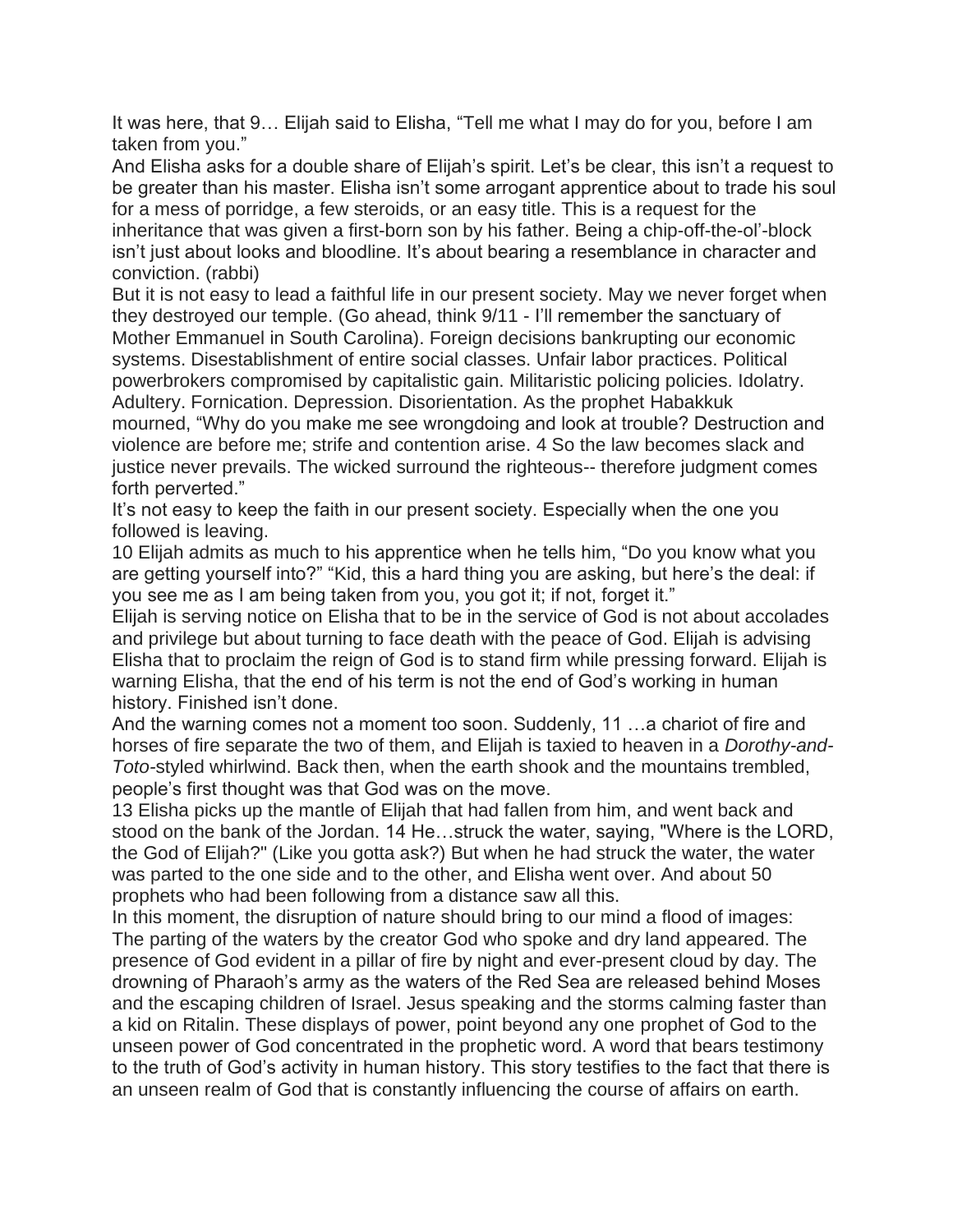15And the company of prophets testify to where the Spirit of the Lord is: it rests upon the prophets of God. The quality has gone in, so the name goes on: *Spirit-filled*. The same spirit that took another woman's last cup of flour and opened up a donut shop where the little lite never goes out!

The same spirit that healed the sick and raised the dead.

With this same spirit Jesus sends out in his followers who proclaim the kingdom of God. It is this spirit that Paul writes of to the early church. Paul warns that the reality of evil in this world clouds our imagination and prevents us from viewing the glory of God. The veiling of the good news that God is, and God hasn't given up on the world is part of the amnesia of contemporary Christian expression. And the problem is that the only way the world will know this good is if we speak it. In word and deed.

Paul understood us to be a reflection of God. But you can't be what you haven't seen. It is not enough to offer Justice without Jesus. Good without God. Hope without heaven. Success without sanctification. Happiness without holiness. Such teachings fail to submit good works to their revelation of the reign of God. We don't just tell folks to go and do…we put them in the presence of God and trust God still reflects his glory in us. Because it was never about Elijah or Elisha. It was always about the spirit of truth in them. God has always had a witness. And until we see him face to face, he sends out his church so that the world can see that God is God.

God has spoken through prophets so that Israel would recognize Jesus as his son. And Jesus sent out disciples in his spirit to proclaim his truth. Because it has never been about us, it was always about the spirit of truth in us.

**And so, we tell this story,** the old, old story that is the truth of who God is and what God is doing the world so that the church bears witness to what God is doing in the world as demonstrated in the life of Jesus.

It is recorded in the Bible and Aaron Jeoffrey sang it this way:

In Genesis He's the breath of life In Exodus the Passover Lamb In Leviticus He's our High priest Numbers, fire by night Deuteronomy, He's Moses voice In Joshua, He is salvation's joy. Judges, Lawgiver In Ruth, the Kinsman Redeemer 1st and 2nd Samuel, our trusted prophet In Kings and Chronicles, He's sovereign Ezra, the true and faithful scribe Nehemiah, He's the rebuilder of broken walls and lives In Esther, He is Mordecai's courage In Job, the timeless redeemer In Psalms, He is our morning song In Proverbs, wisdom's cry Ecclesiastes, the time and seasons In the Song of Solomon, He is the lover's dream (he is…he is…he is…)